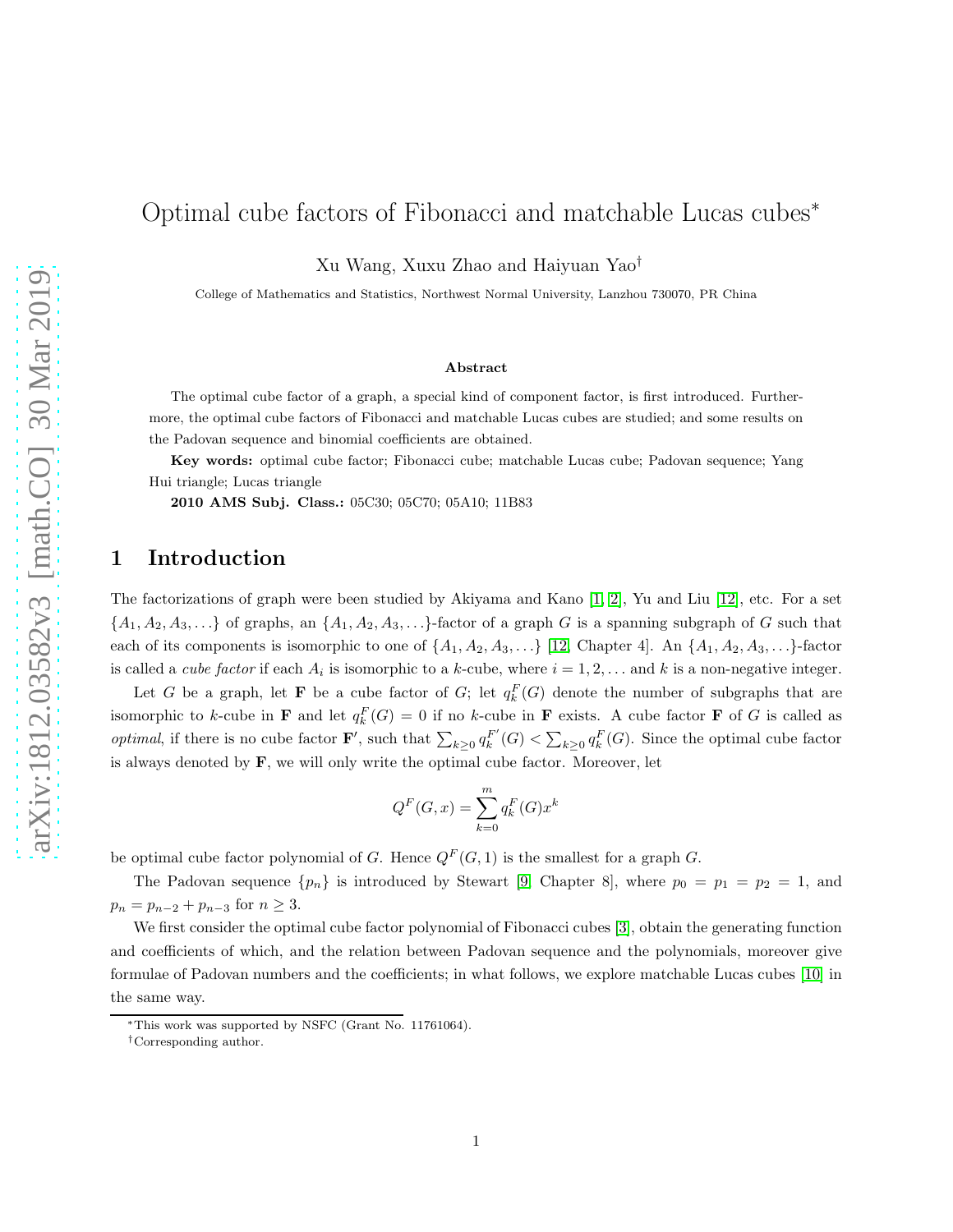### 2 Optimal cube factors of Fibonacci cubes

<span id="page-1-0"></span>The Fibonacci sequence  $\{F_n\}$  is defined as follows:  $F_0 = 0$ ,  $F_1 = 1$ , and  $F_n = F_{n-1} + F_{n-2}$  for  $n \geq 2$ . The Fibonacci cubes were introduced by Hsu [\[3\]](#page-9-3), and lots of conclusions on Fibonacci cubes, include structure and enumerative properties, ware obtained [\[4,](#page-9-5) [5,](#page-9-6) [7,](#page-9-7) [13,](#page-9-8) [14\]](#page-9-9). Let  $\Gamma_n$  be the *n*-th Fibonacci cube, the dimension of maximum cube of  $\Gamma_n$  is  $\lfloor n/2 \rfloor$  [\[5\]](#page-9-6), and the structure of  $\Gamma_n$   $(n \geq 3)$  is shown as in Figure [1.](#page-1-0)



<span id="page-1-1"></span>Figure 1: The structure of  $\Gamma_n$  for  $n \geq 3$ 

An easy induction gives the following theorem.

**Theorem 2.1** An optimal cube factor of  $\Gamma_n$  could be obtained as follows:

For every  $k \geq 0$ , select the most k-dimensional cubes in  $\Gamma_n$  under selecting the most  $k+1$ -dimensional cubes and deleting them from  $\Gamma_n$ .

**Proof** We proceed by induction on the n of the Fibonacci cube. Verification for small values of  $0 \le n < 3$ is trivial. Assume that the optimal cube factors of j and  $j + 1$  can be obtained as described above, by the structure of  $\Gamma_{j+3}$  as shown in Figure [1,](#page-1-0) we have

$$
\Gamma_{j+1} \square P_2 \subseteq \Gamma_{j+3},
$$

and

$$
\Gamma_j \subseteq \Gamma_{j+1},
$$

where  $G_1 \square G_2$  denotes the Cartesian product of graphs  $G_1$  and  $G_2$ , and  $P_2$  is a path with two vertices.

In addition, it is easy to see that the optimal cube factor of  $\Gamma_{j+3}$  consists of the optimal cube factors of both  $\Gamma_{j+1} \square P_2$  and  $\Gamma_j$ . By the definition of Cartesian product, the optimal cube factor of  $\Gamma_{j+1} \square P_2$ corresponds to  $\Gamma_{j+1}$ . Therefore, the optimal cube factor of  $\Gamma_{j+3}$  could be determined by  $\Gamma_{j+1}$  and  $\Gamma_j$ . From the induction hypothesis, an optimal cube factor of  $\Gamma_{j+3}$  can be obtained in the same way.

This complete the induction.

<span id="page-1-2"></span>In fact, we just need to consider  $0 \leq k \leq \lfloor \frac{n}{2} \rfloor$  for  $\Gamma_n$ . Moreover, as a consequence of Theorem [2.1,](#page-1-1) we have the recurrence relation of  $q_k^F(\Gamma_n)$ .

Corollary 2.2 For  $n \geq 3$  and  $0 \leq k \leq \lfloor \frac{n}{2} \rfloor$ ,

$$
q_k^F(\Gamma_n) = q_{k-1}^F(\Gamma_{n-2}) + q_k^F(\Gamma_{n-3}).
$$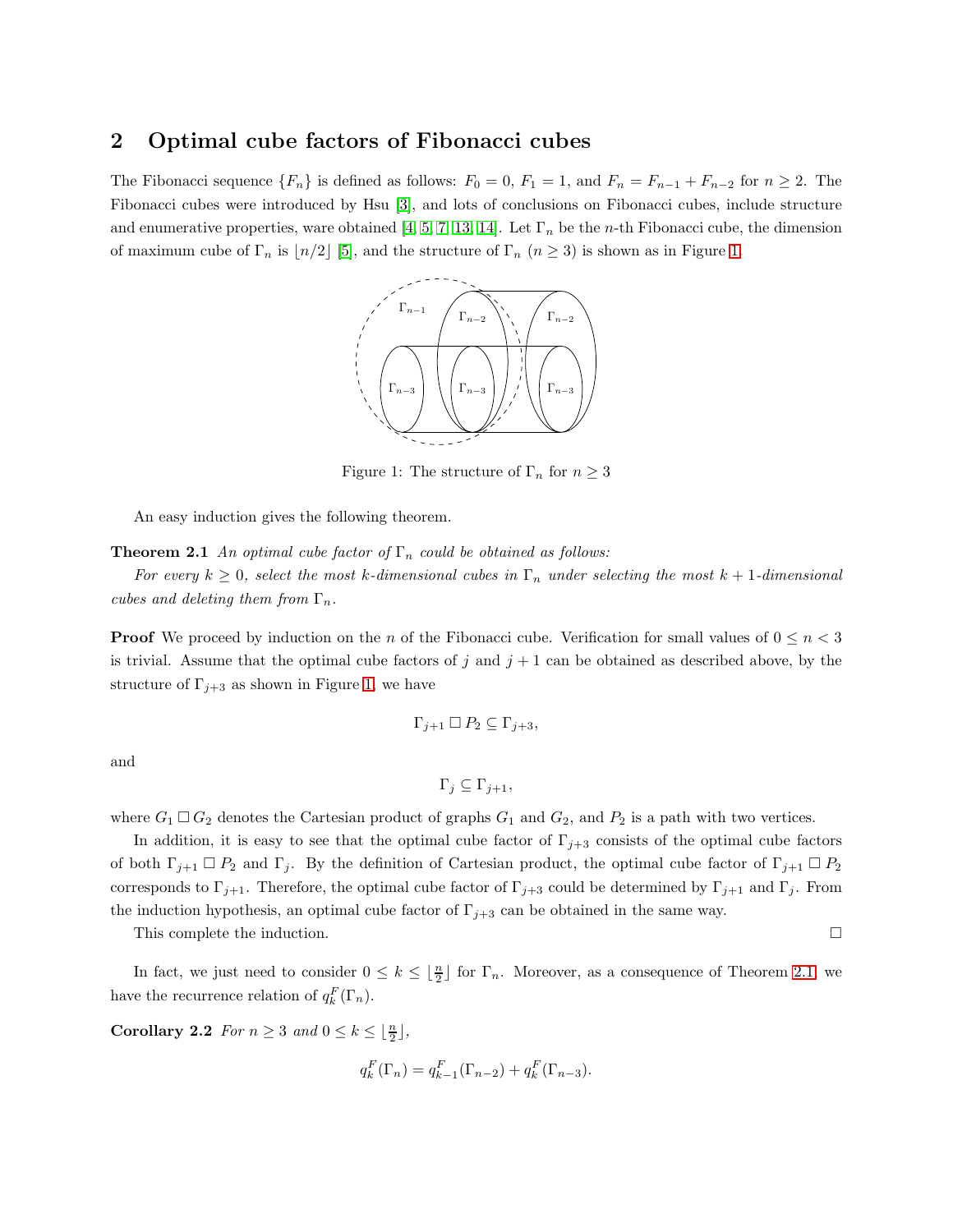The first few of  $Q^F(\Gamma_n, x)$  is listed as following.

$$
QF(\Gamma_0, x) = 1
$$
  
\n
$$
QF(\Gamma_1, x) = x
$$
  
\n
$$
QF(\Gamma_2, x) = 1 + x
$$
  
\n
$$
QF(\Gamma_3, x) = 1 + x2
$$
  
\n
$$
QF(\Gamma_4, x) = 2x + x2
$$
  
\n
$$
QF(\Gamma_5, x) = 1 + 2x + x3
$$

The recurrence relation of  $Q^F(\Gamma_n, x)$  is obtained easily.

Proposition 2.3 For  $n \geq 3$ ,

<span id="page-2-0"></span>
$$
Q^{F}(\Gamma_n, x) = xQ^{F}(\Gamma_{n-2}, x) + Q^{F}(\Gamma_{n-3}, x)
$$

Proof By Theorem [2.2,](#page-1-2)

$$
Q^{F}(\Gamma_{n},x) = \sum_{k=0}^{m} q_{k}^{F}(\Gamma_{n})x^{k} = \sum_{k=0}^{m} q_{k-1}^{F}(\Gamma_{n-2})x^{k} + \sum_{k=0}^{m} q_{k}^{F}(\Gamma_{n-3})x^{k} = x\sum_{k=0}^{m} q_{k}^{F}(\Gamma_{n-2})x^{k} + \sum_{k=0}^{m} q_{k}^{F}(\Gamma_{n-3})x^{k}.
$$
  
The proof is completed.

By recursion formula of Padovan sequences and Proposition [2.3,](#page-2-0) it is not difficult to verify the relation between  $Q^F(\Gamma_n, 1)$  and Padovan sequences.

**Corollary 2.4** The sum of all coefficients of  $Q^F(\Gamma_n, x)$  is the  $(n + 1)$ -th Padovan number, that is

<span id="page-2-1"></span>
$$
Q^F(\Gamma_n, 1) = p_{n+1}.
$$

And

$$
Q^F(\Gamma_n, 2) = F_{n+2}.
$$

Furthermore, some tedious computation yields the generation function of  $Q<sup>F</sup>(\Gamma_n, x)$ .

**Theorem 2.5** The generation function of  $Q^F(\Gamma_n, x)$  is given by

$$
\sum_{n=0}^{\infty} Q^{F}(\Gamma_n, x) y^n = \frac{1 + y(x + y)}{1 - y^2(x + y)}
$$

<span id="page-2-2"></span>.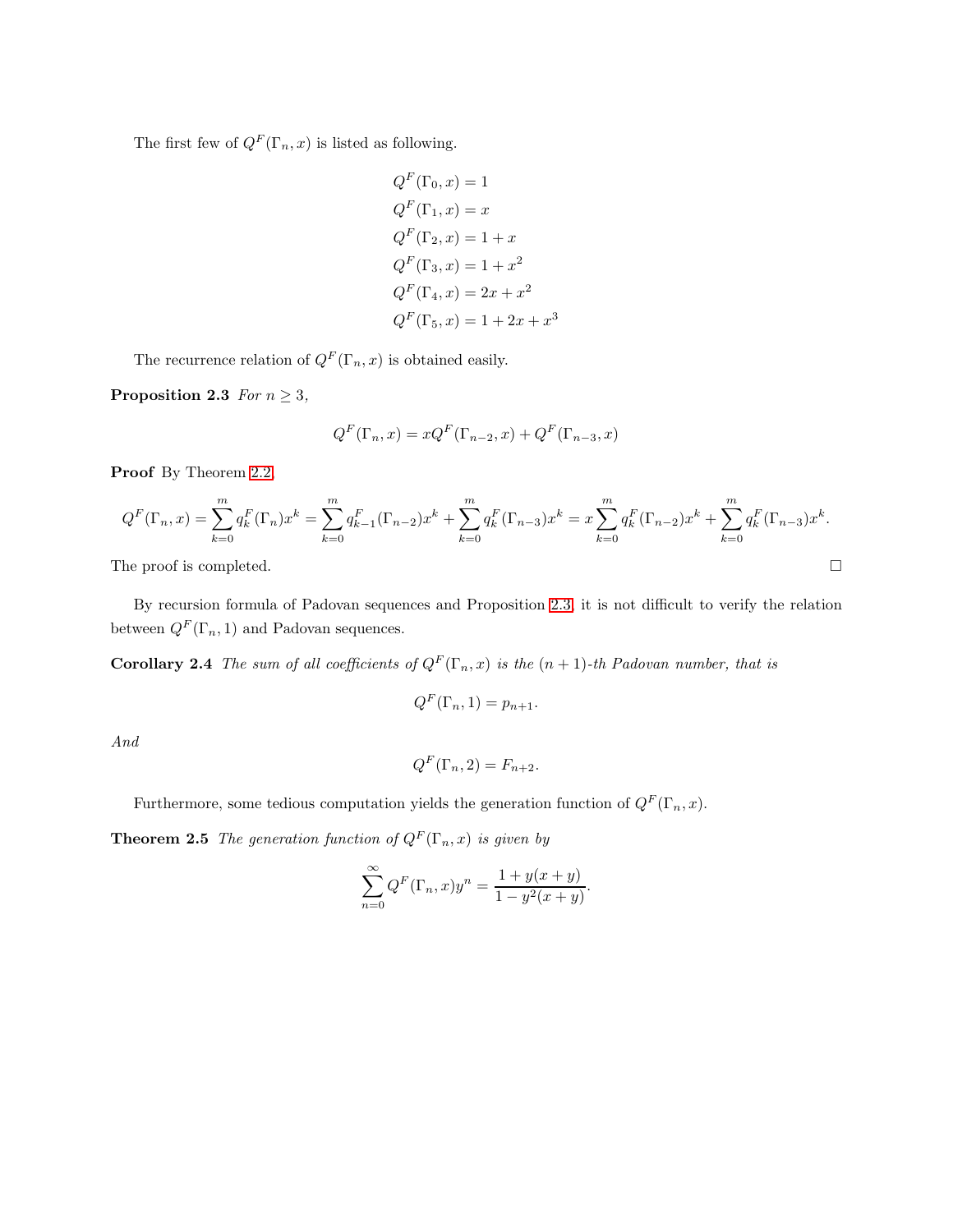**Proof** By the recurrence relation of  $Q^F(\Gamma_n, x)$ , i.e. Proposition [2.3,](#page-2-0)

$$
\sum_{n=0}^{\infty} Q^{F}(\Gamma_{n}, x) y^{n} = \sum_{n=3}^{\infty} Q^{F}(\Gamma_{n}, x) y^{n} + \sum_{n=0}^{2} Q^{F}(\Gamma_{n}, x) y^{n}
$$
  
\n
$$
= \sum_{n=3}^{\infty} x Q^{F}(\Gamma_{n-2}, x) y^{n} + \sum_{n=3}^{\infty} Q^{F}(\Gamma_{n-3}, x) y^{n} + \sum_{n=0}^{2} Q^{F}(\Gamma_{n}, x) y^{n}
$$
  
\n
$$
= xy^{2} \sum_{n=1}^{\infty} Q^{F}(\Gamma_{n}, x) y^{n} + xy^{3} \sum_{n=0}^{\infty} Q^{F}(\Gamma_{n}, x) y^{n} + \sum_{n=0}^{2} Q^{F}(\Gamma_{n}, x) y^{n}
$$
  
\n
$$
= y^{2}(x+y) \sum_{n=0}^{\infty} Q^{F}(\Gamma_{n}, x) y^{n} - xy^{2} Q^{F}(\Gamma_{0}, x) + \sum_{n=0}^{2} Q^{F}(\Gamma_{n}, x) y^{n}
$$
  
\n
$$
= y^{2}(x+y) \sum_{n=0}^{\infty} Q^{F}(\Gamma_{n}, x) y^{n} + 1 + y(x+y).
$$

Thus,

$$
(1 - y^{2}(x + y)) \sum_{n=0}^{\infty} Q^{F}(\Gamma_{n}, x) y^{n} = 1 + y(x + y).
$$

By the relation between  $Q^F(\Gamma_n, 1)$  and Padovan sequence, we have a consequence on Padovan sequence. **Corollary 2.6** The generating function of Padovan sequence  $\{p_n\}$  is

<span id="page-3-1"></span>
$$
\sum_{n=0}^{\infty} p_n y^n = \frac{1+y}{1-y^2(1+y)}.
$$

Proof Combining Corollary [2.4](#page-2-1) and Theorem [2.5,](#page-2-2)

$$
\sum_{n=0}^{\infty} p_n y^n = \sum_{n=1}^{\infty} p_n y^n + p_0 = y \sum_{n=0}^{\infty} p_{n+1} y^n + p_0 = y \sum_{n=0}^{\infty} Q^F(\Gamma_n, 1) y^n + p_0 = \frac{y(1 + y(1 + y))}{1 - y^2(1 + y)} + 1,
$$

which completes the proof.  $\hfill \square$ 

Let  $[x^n]$  denote the *coefficient extraction operator*, that is,  $[x^n]g(x)$  denotes the coefficient of  $x^n$  in the power series expansion of  $g(x)$  [\[11\]](#page-9-10). A perfectly obvious property of this symbol, which we will use repeatedly, is  $[x^n]\{x^mg(x)\} = [x^{n-m}]g(x)$ .

Expanding the generating function of  $Q^F(\Gamma_n, x)$  into power series, we have the formula of  $q_k^F(\Gamma_n)$ .

**Theorem 2.7** Let  $\binom{n}{k} = 0$  if  $n \notin \mathbb{Z}$ . For  $n \geq 0$ ,

<span id="page-3-0"></span>
$$
q_k^F(\Gamma_n) = \binom{\frac{n+k}{3}}{k} + \binom{\frac{n+k+1}{3}}{k}.
$$

In detail, for  $n \geq 0$ ,

$$
q_k^F(\Gamma_n) = \begin{cases} {m \choose k}, & \text{if } n+k = 3m, 3m-1; \\ 0, & \text{if } n+k = 3m+1. \end{cases}
$$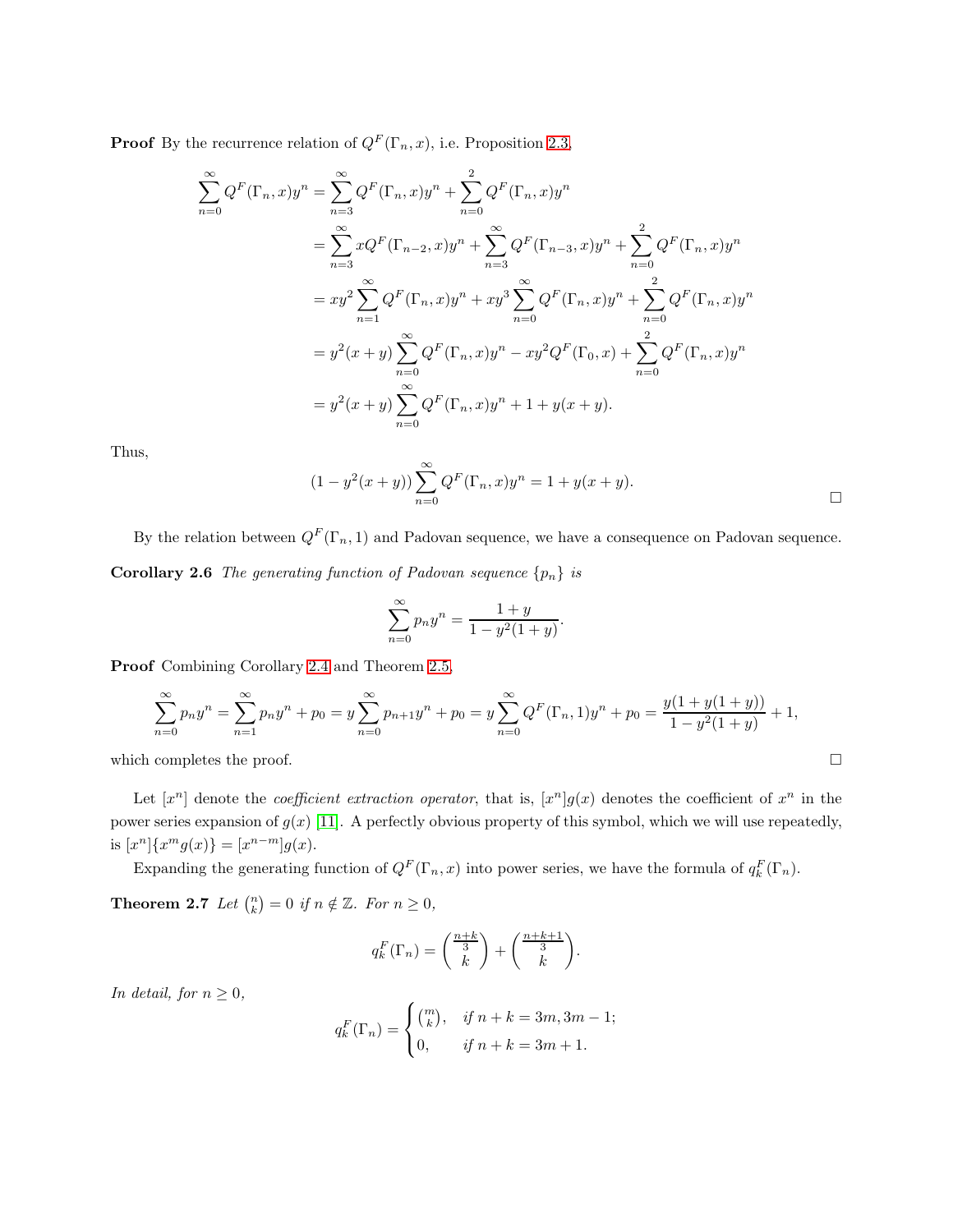Proof By Theorem [2.5,](#page-2-2) we have

$$
\frac{1}{1 - y^2(x + y)} = \sum_{j=0}^{\infty} y^{2j} (x + y)^j
$$

$$
= \sum_{j=0}^{\infty} \sum_{n-2j=0}^{j} {j \choose n-2j} x^{3j-n} y^n
$$

$$
= \sum_{n=0}^{\infty} \sum_{j=\lfloor \frac{n+2}{3} \rfloor}^{\lfloor \frac{n}{2} \rfloor} {j \choose n-2j} x^{3j-n} y^n;
$$

namely

$$
[x^{k}][y^{n}] \frac{1}{1 - y^{2}(x + y)} = \binom{\frac{n + k}{3}}{k}.
$$

Thus

$$
[x^{k}][y^{n}] \frac{y(x+y)}{1-y^{2}(x+y)} = [x^{k}][y^{n-1}] \frac{x+y}{1-y^{2}(x+y)}
$$
  
\n
$$
= [x^{k-1}][y^{n-1}] \frac{1}{1-y^{2}(x+y)} + [x^{k}][y^{n-2}] \frac{1}{1-y^{2}(x+y)}
$$
  
\n
$$
= \left(\frac{\frac{n+k-2}{3}}{k-1}\right) + \left(\frac{\frac{n+k-2}{3}}{k}\right)
$$
  
\n
$$
= \left(\frac{\frac{n+k+1}{3}}{k}\right).
$$

<span id="page-4-0"></span>The coefficients of the first few  $Q^F(\Gamma_n, x)$  listed are as shown in Table [1.](#page-4-0) It is not difficult to see that these coefficients are corresponding to the binomial coefficient. Furthermore, we have more general conclusions on  $q_k^F(\Gamma_n)$  and expressions of the Padovan sequence.

Table 1: The coefficients of first few  $Q^F(\Gamma_n,x)$ 

**Corollary 2.8** The number of terms with nonzero coefficients of  $Q^F(\Gamma_n, x)$  is  $\lfloor \frac{n+4}{3} \rfloor$ .

Corollary 2.9 For  $n \geq 0$  and  $0 \leq k \leq \lfloor \frac{n}{2} \rfloor$ ,

$$
q_k^F(\Gamma_{n-k}) = \begin{cases} \binom{m}{k}, & \text{if } n = 3m - 1 \text{ or } 3m; \\ 0, & \text{if } n = 3m - 2; \end{cases}
$$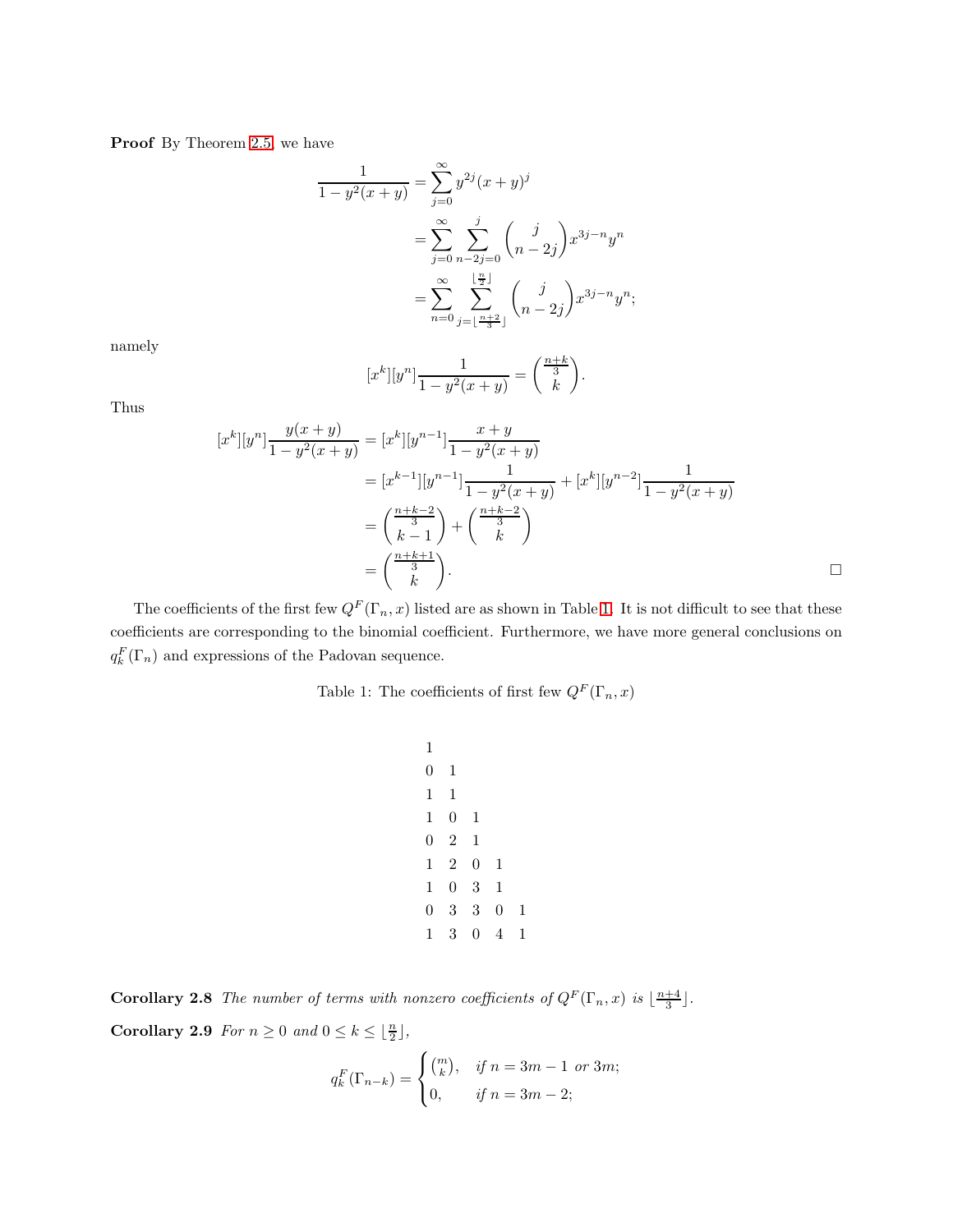and

$$
q_k^F(\Gamma_{n+2k}) = \begin{cases} {k+m \choose k}, & \text{if } n = 3m-1, 3m. \\ 0, & \text{otherwise.} \end{cases}
$$

In addition, the n-th Padovan number is calculated by

$$
p_n = \sum_{j=\lfloor \frac{n+1}{3} \rfloor}^{\lfloor \frac{n}{2} \rfloor} {j+1 \choose n-2j}.
$$

**Proof** It is immediate that  $q_k^F(\Gamma_{n-k})$  and  $q_k^F(\Gamma_{n+2k})$  by Theorem [2.7.](#page-3-0)

And by Corollary [2.4,](#page-2-1)

$$
p_{n+1} = Q^{F}(\Gamma_n, 1) = \sum_{j=\lfloor \frac{n+2}{3} \rfloor}^{\lfloor \frac{n+1}{2} \rfloor} \left( \binom{j}{n-2j} + \binom{j}{n-2j+1} \right) = \sum_{j=\lfloor \frac{n+2}{3} \rfloor}^{\lfloor \frac{n+1}{2} \rfloor} \binom{j+1}{n-2j+1}.
$$

The proof is completed.

Corollary 2.10 For  $n \geq 0$ ,

$$
\sum q_k^F(\Gamma_{n-k}) = \begin{cases} 2^m, & \text{if } n = 3m - 1, 3m; \\ 0, & \text{otherwise}; \end{cases}
$$

and

$$
\sum q_k^F(\Gamma_{n-4k}) = \begin{cases} F_m, & \text{if } n = 3m - 1, 3m; \\ 0, & \text{otherwise.} \end{cases}
$$

## 3 Optimal cube factors of matchable Lucas cubes

The Lucas sequence  $\{L_n\}$  is defined as follows:  $L_0 = 2$ ,  $L_1 = 1$ , and  $L_n = L_{n-1} + L_{n-2}$  for  $n \ge 2$ . The Lucas triangle (see A029635 in OEIS [\[8\]](#page-9-11)) [\[6\]](#page-9-12) Y is shown in Table [2,](#page-5-0) and the entry Lucas triangle is given by

$$
Y(n,k) = \binom{n}{k} + \binom{n-1}{k-1} = Y(n-1,k-1) + Y(n-1,k),
$$

<span id="page-5-0"></span>where  $0 \le k \le n$  and  $\binom{-1}{-1} = 1$ .

Table 2: The first six rows of Lucas triangle Y

$$
\begin{array}{cccc}\n2\\
1 & 2\\
1 & 3 & 2\\
1 & 4 & 5 & 2\\
1 & 5 & 9 & 7 & 2\\
1 & 6 & 14 & 16 & 9 & 2\n\end{array}
$$

$$
\Box
$$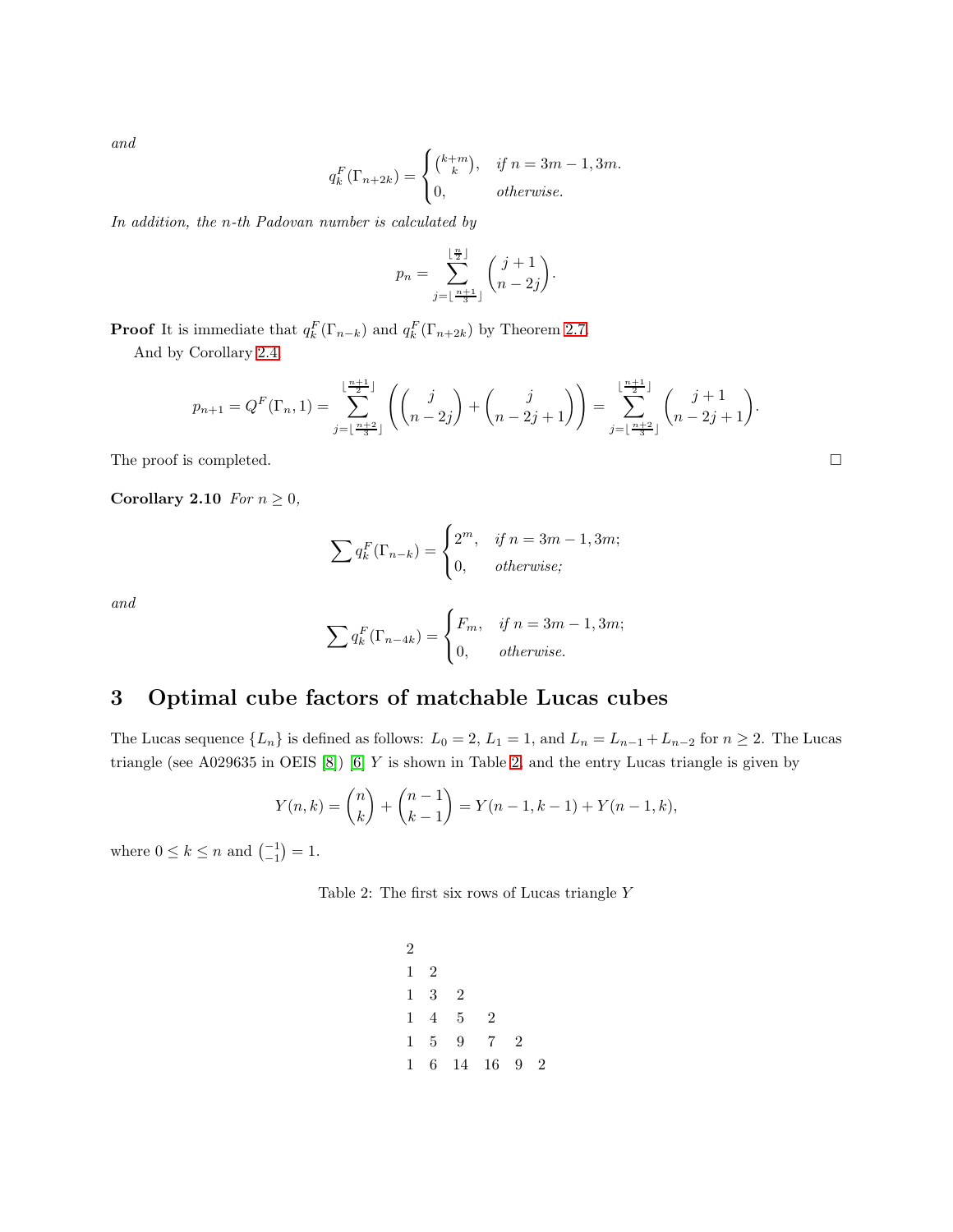<span id="page-6-0"></span>

Figure 2: The structure of  $\Omega_n$  for  $n \geq 5$ 

<span id="page-6-1"></span>

Figure 3: The first eight matchable Lucas cubes  $\Omega_0, \Omega_1, \ldots, \Omega_7$ 

The matchable Lucas cubes are introduced by Wang et al. [\[10\]](#page-9-4) as follows:  $|\Omega_0| = 1$ ,  $\Omega_1 = P_2$ ,  $\Omega_2 = P_3$ ,  $\Omega_3 = P_4$ , and the structure of  $\Omega_n$  for  $n \geq 5$  is shown as in Figure [2,](#page-6-0) where  $P_n$  is the path with n vertices. Furthermore, the first eight matchable Lucas cubes are shown as in Figure [3](#page-6-1) [\[10\]](#page-9-4).

<span id="page-6-2"></span>The proof of those results are quite similar to that given earlier for Fibonacci cubes and so is omitted.

**Proposition 3.1** For  $n \geq 5$ ,

$$
q_k^F(\Omega_n) = q_{k-1}^F(\Omega_{n-2}) + q_k^F(\Omega_{n-3})
$$

We list the first few of  $Q^F(\Omega_n,x)$  as follows.

<span id="page-6-3"></span>
$$
QF(\Omega_0, x) = 1
$$
  
\n
$$
QF(\Omega_1, x) = x
$$
  
\n
$$
QF(\Omega_2, x) = 1 + x
$$
  
\n
$$
QF(\Omega_3, x) = 2x
$$
  
\n
$$
QF(\Omega_4, x) = 1 + x + x2
$$
  
\n
$$
QF(\Omega_5, x) = 1 + x + 2x2
$$

Obviously, Proposition [3.1](#page-6-2) yields the recurrence relation of  $Q^F(\Omega_n, x)$ .

Proposition 3.2 For  $n \geq 5$ ,

$$
Q^{F}(\Omega_{n}, x) = xQ^{F}(\Omega_{n-2}, x) + Q^{F}(\Omega_{n-3}, x).
$$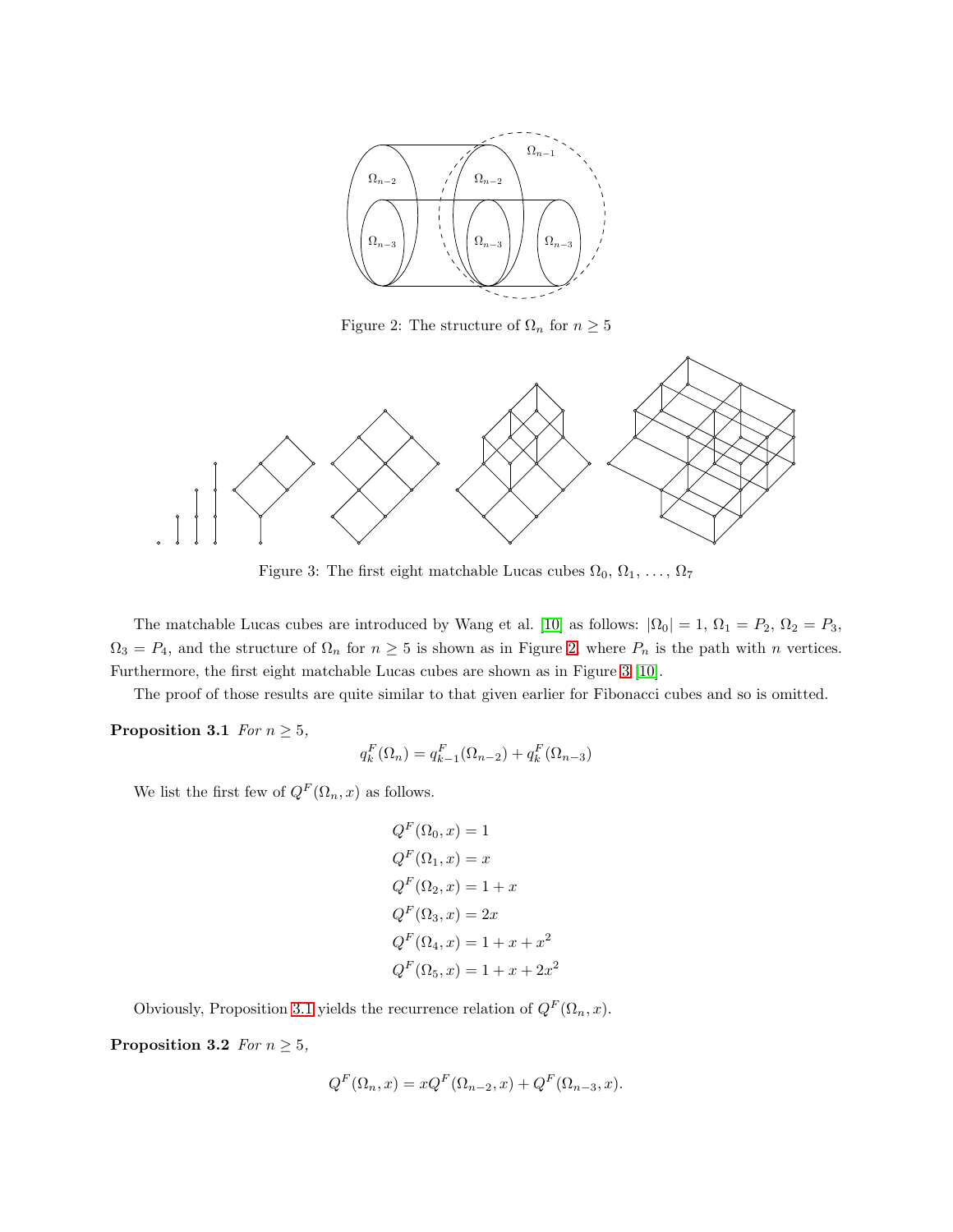Consider the generating function of  $Q^F(\Omega_n, x)$  with  $x = 1, 2$ , we have two special sequences as follows. Corollary 3.3 For  $n \geq 0$ ,  $Q^F(\Omega_n, 1)$  is the  $n + 1$ -th Padovan number too, i.e.

<span id="page-7-1"></span>
$$
Q^F(\Omega_n, 1) = p_{n+1};
$$

and for  $n \geq 2$ ,

<span id="page-7-0"></span>
$$
Q^F(\Omega_n, 2) = L_n.
$$

In addition, from Proposition [3.2,](#page-6-3) we obtain two generating functions.

**Theorem 3.4** The generating functions of  $Q^F(\Omega_n, x)$  and  $p_n$  are

$$
\sum_{n=0}^{\infty} Q^F(\Omega_n, x) y^n = \frac{(1+y)(1+y-y^3)}{1-xy^2-y^3} + (x-2)y,
$$

and

<span id="page-7-2"></span>
$$
\sum_{n=0}^{\infty} p_n y^n = \frac{1+y}{1-y^2(1+y)},
$$

respectively.

We can obtain again the generating function of Padovan sequence as same as Corollary [2.6,](#page-3-1) so omit it. In general, a tedious calculation gives coefficients of  $Q^F(\Omega_n, x)$  from Theorem [3.4.](#page-7-0)

**Theorem 3.5** Let  $\binom{n}{k} = 0$  if  $n \notin \mathbb{Z}$ . For  $n \geq 2$ ,

$$
q_k^F(\Omega_n) = \binom{\frac{n+k+1}{3} - 1}{k} + \binom{\frac{n+k}{3} - 1}{k-1} + Y\left(\frac{n+k-1}{3}, k\right).
$$

In detail, for  $n \neq 1$  and  $k \neq 0, 1$ ,

$$
q_k^F(\Omega_n) = \begin{cases} {m-1 \choose k}, & \text{if } n+k = 3m-1; \\ {m-1 \choose k-1}, & \text{if } n+k = 3m; \\ Y(m,k), & \text{if } n+k = 3m+1. \end{cases}
$$

**Corollary 3.6** For  $n \geq 4$ , the number of terms with nonzero coefficients of  $Q^F(\Omega_n, x)$  is  $\lfloor \frac{n+5}{3} \rfloor$ . Corollary 3.7 For  $n \neq 1$  and  $k \neq 0, 1$ ,

$$
q_k^F(\Omega_{n-k}) = \begin{cases} {m-1 \choose k}, & \text{if } n = 3m-1; \\ {m-1 \choose k-1}, & \text{if } n = 3m; \\ Y(m,k), & \text{if } n = 3m+1. \end{cases}
$$

And for  $n \neq 1$  and  $k \neq 0$ ,

$$
q_k^F(\Omega_{n+2k}) = \begin{cases} {m+k \choose k}, & \text{if } n = 3m - 1; \\ {m+k-1 \choose k}, & \text{if } n = 3m; \\ Y(m+k,k), & \text{if } n = 3m + 1. \end{cases}
$$

Moreover, for  $n \geq 0$ , the n-th Padovan number can be given again.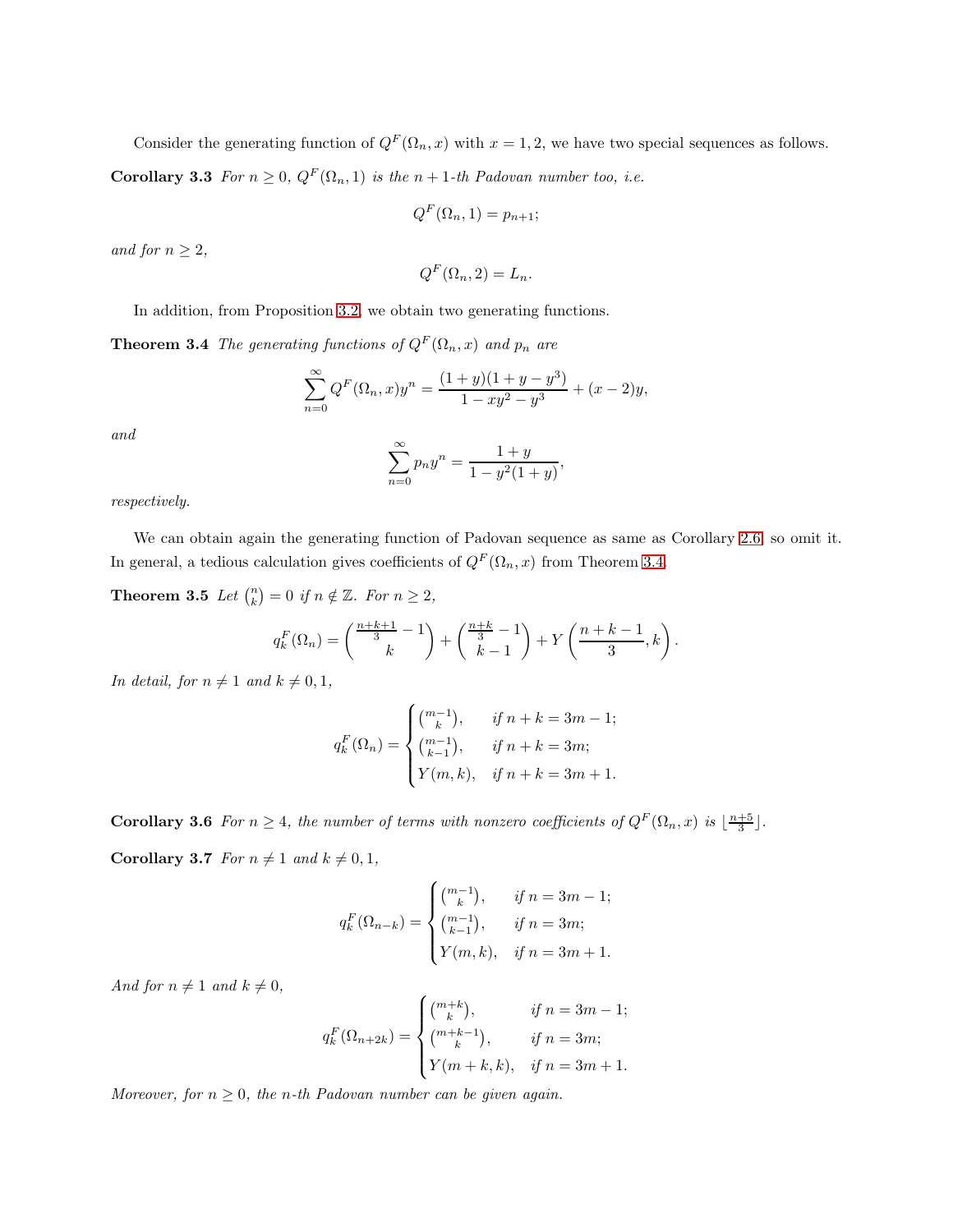Table 3: The coefficients of first few  $Q^F(\Omega_n,x)$ 

**Proof** Since  $q_k^F(\Omega_{n-k})$  and  $q_k^F(\Omega_{n+2k})$  are obvious, we need only calculate  $p_n$ . By Corollary [3.3](#page-7-1) and Theorem [3.5,](#page-7-2)

$$
p_n = \sum_{j} \binom{j-1}{3j-n} + \sum_{j} \binom{j-1}{3j-n+1} + \sum_{j} \binom{j}{3j-n+2} + \sum_{j} \binom{j}{3j-n+3}
$$
  
\n
$$
= \sum_{j} \binom{j-1}{n-2j-1} + \sum_{j} \binom{j-1}{n-2j-2} + \sum_{j} \binom{j}{n-2j-2} + \sum_{j} \binom{j}{n-2j-3}
$$
  
\n
$$
= \sum_{j} \binom{j}{n-2j-1} + \sum_{j} \binom{j+1}{n-2j-2}
$$
  
\n
$$
= \sum_{j} \binom{j}{n-2j-1} + \sum_{j} \binom{j}{n-2j}
$$
  
\n
$$
= \sum_{j} \binom{j}{n-2j-1} + \sum_{j} \binom{j}{n-2j}
$$
  
\n
$$
= \sum_{j} \binom{j+1}{n-2j}.
$$

In addition, from Yang Hui and Lucas triangles, we have a corollary.

Corollary 3.8 For  $n > 2$ ,

$$
\sum_{k\geq 0} q_k^F(\Omega_{n-k}) = \begin{cases} 2^{m-1}, & \text{if } n = 3m, 3m-1; \\ 3 \times 2^{m-1}, & \text{if } n = 3m+1. \end{cases}
$$

And for  $n \geq 6$ ,

$$
\sum_{k\geq 0} q_{n-4k,k}^{F} = \begin{cases} F_m, & \text{if } n = 3m - 1; \\ F_{m-1}, & \text{if } n = 3m; \\ L_m, & \text{if } n = 3m + 1. \end{cases}
$$

# <span id="page-8-0"></span>References

[1] J. Akiyama and M. Kano. Factors and factorizations of graphs — a survey. J. Graph Theor., 9(1):1–42, 1985.